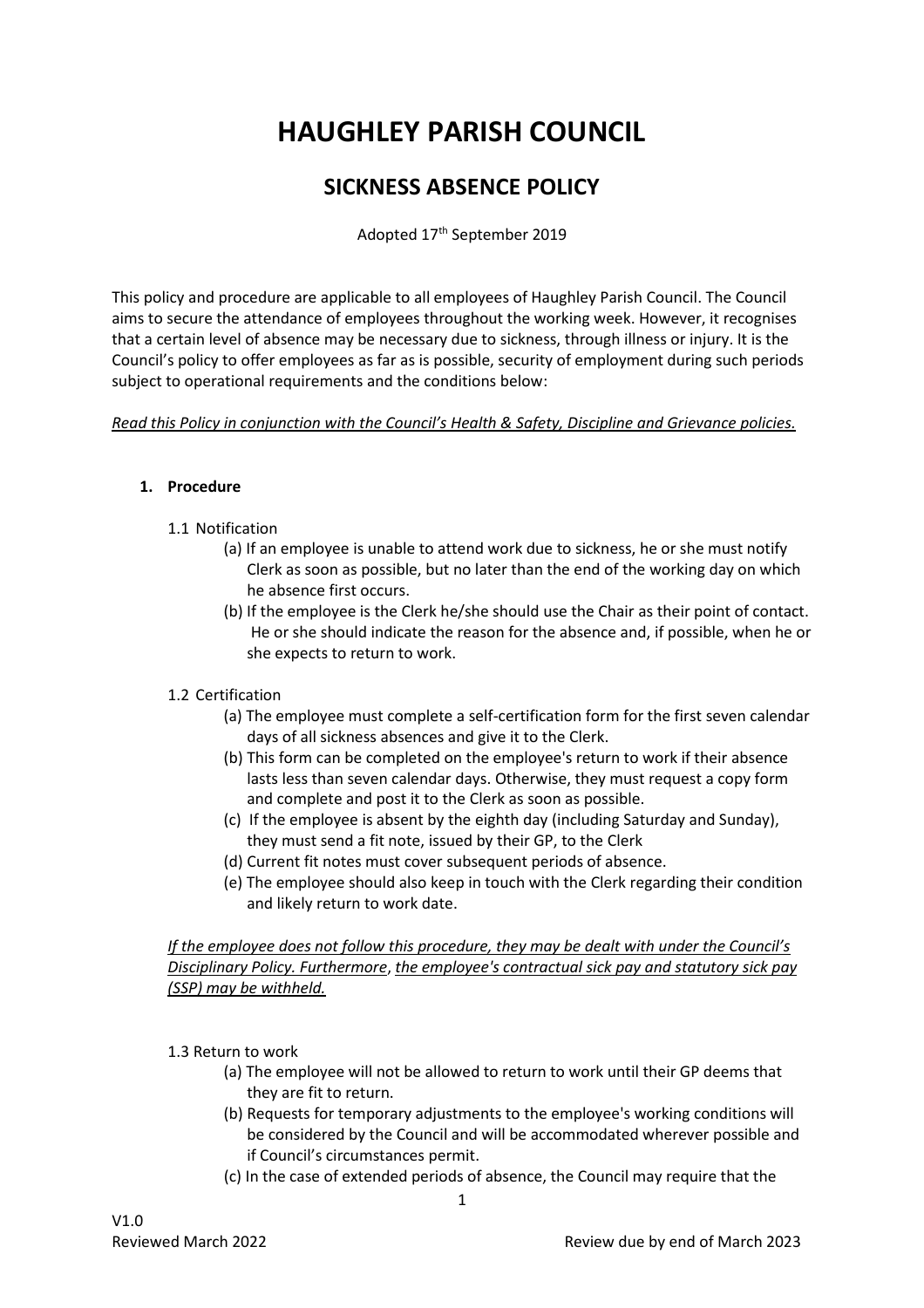employee's fitness to return is confirmed by a medical practitioner of the Council's choice.

- (d) Regardless of their length of absence, the employee will be interviewed on their return to work in order to:
	- Check on the employee's fitness to return
	- Ensure that all the support the employee needs is in place
	- Bring the employee up to date on any changes.

#### 1.4 Fit notes

An employee's GP might indicate on a fit note that the employee "may be fit for work". If this option is selected the GP will also identify potential amendments that should be made, selecting from:

- (a) Phased return to work
- (b) Amended duties
- (c) Altered hours
- (d) Workplace adaptations

If a fit note is received the Council will contact the employee and arrange for a meeting with the employee.

At this meeting the suggested amendments will be discussed with the aim of facilitating the employee's return to work. If the suggested amendments are not possible the employee will remain on sick leave. If amendments are possible the employee will return to work, but regular reviews will be carried out to ensure that the amendments are adequate.

*It should be noted that any amendments are not to be viewed as a permanent change to the contract of employment.* 

# **2. Medical examination**

- 2.1 The Council reserves the right to require the employee to be examined by a practitioner of its choice in order to seek a medical opinion.
- 2.2 A refusal to be examined may lead the Council to take disciplinary action against the employee, up to and including dismissal.)

# **3. Access to medical reports**

- 3.1 In order to gain as much information about the employee's medical condition as possible, the Council may also request the employee's permission to contact his or her GP and ask for a medical report on the employee's condition.
- 3.2 The employee may ask to see this report.

# **4. Extended absences**

The Council will be sympathetic when an employee is ill, but the employee should appreciate that if they are persistently absent through ill-health or long-term injury or

 incapacity, it will not be possible for the situation to continue indefinitely, and their employment may be reviewed or terminated. Termination will not take place without: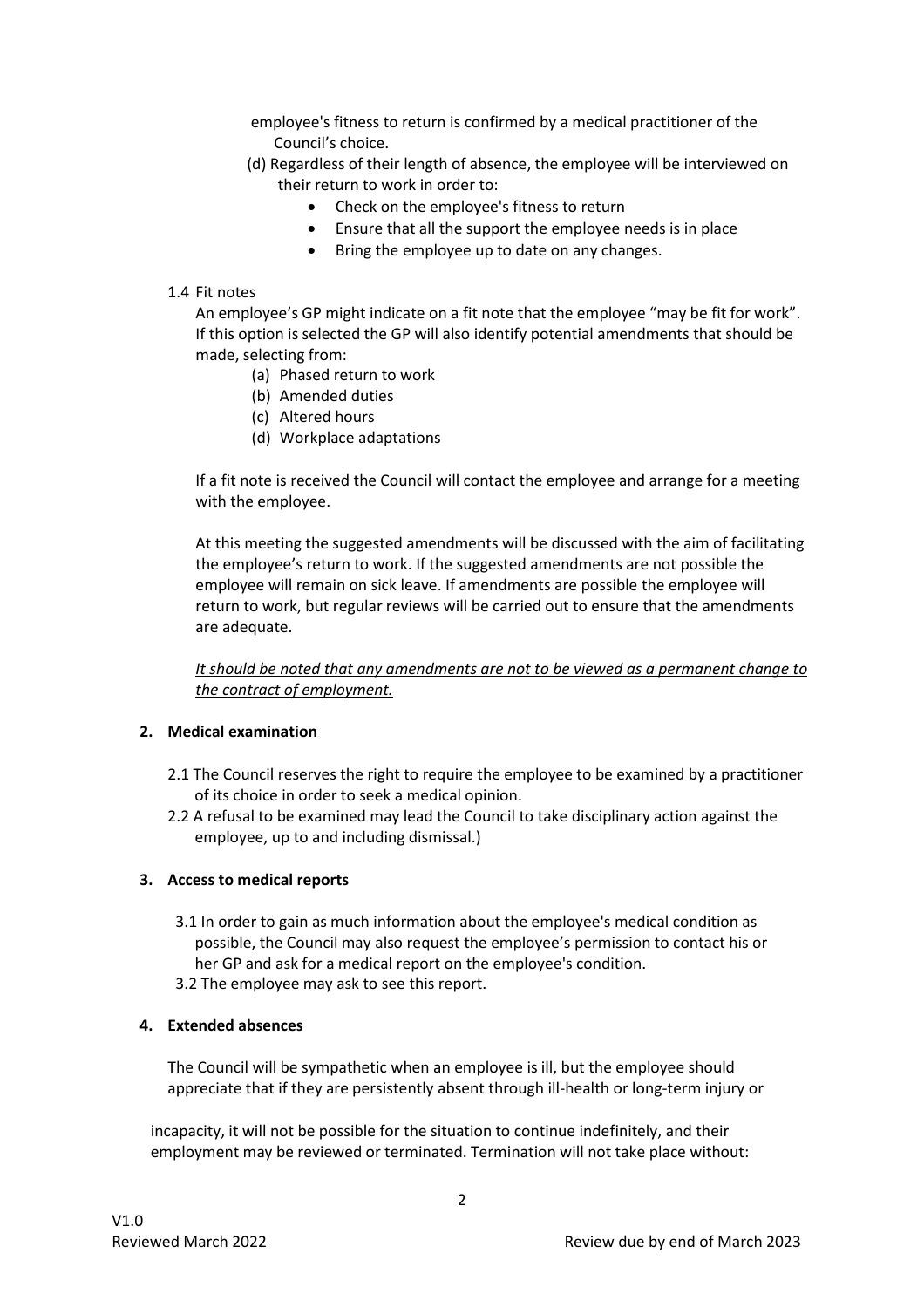- 4.1 Full consultation with the employee
- 4.2 Medical investigation
- 4.3 A consideration of alternative employment / amendment to contracts

 Where a return to work does prove possible, the Council may require that the employee's fitness to return is confirmed by a practitioner of the Council's choice.

#### **5. Meetings/home visits**

- 5.1 During any absence it is important that the employee keeps in touch so that the Clerk is kept informed of the employee's health and likely return-to-work date.
	- (a) The employee will therefore be periodically asked to attend meetings for the purpose of providing information and facilitating an effective return to work.
	- (b) If the employee is too unwell or physically unable to leave their home, the Council reserves the right to visit him or her at home.

#### **6. Disability**

- 6.1 If the employee has a condition that means they might be considered disabled within the meaning of the Equality Act 2010, the Council will attempt to make reasonable adjustments to their job to accommodate their requirements.
- 6.2 The employee will be fully consulted at all times.
- 6.3 If reasonable adjustments or alternative employment prove not to be viable options, an there is no likelihood of a return to work in the near future, a decision to dismiss may be the inevitable outcome.

# **7. Dismissal and the right to appeal**

- 7.1 In the event of a dismissal, the reason for the dismissal and the circumstances leading up to that decision will be documented in writing to the employee.
- 7.2 The employee may appeal against their dismissal by writing, within five working days of their receipt of the dismissal letter to the Chairman of the Parish Council, stating the grounds on which they wish to appeal.
- 7.3 The appeal will be heard in accordance with the Council's disciplinary appeals procedure
- 7.4 This right also applies to 'action short of dismissal' such as alteration of duties.

#### **8. Payment arrangements**

8.1 Statutory sick pay (SSP)

 The employee's SSP qualifying days are either Monday to Friday or, in the case of part time employees, those days that he or she normally works

- 8.2 If the employee is eligible for the payment of SSP, it will be subject to the deduction of tax and National Insurance contributions.
- 8.3 Information relating the scale of payment is in the contract of employment.

#### **9. Return of the Council's equipment**

- 9.1 If the employee is off sick for an extended period of time (e.g. one month or more) the Council may require them to return Council equipment until they are well enough to return to work.
- 9.2 If the employee does not return to work following a period of sickness absence, they